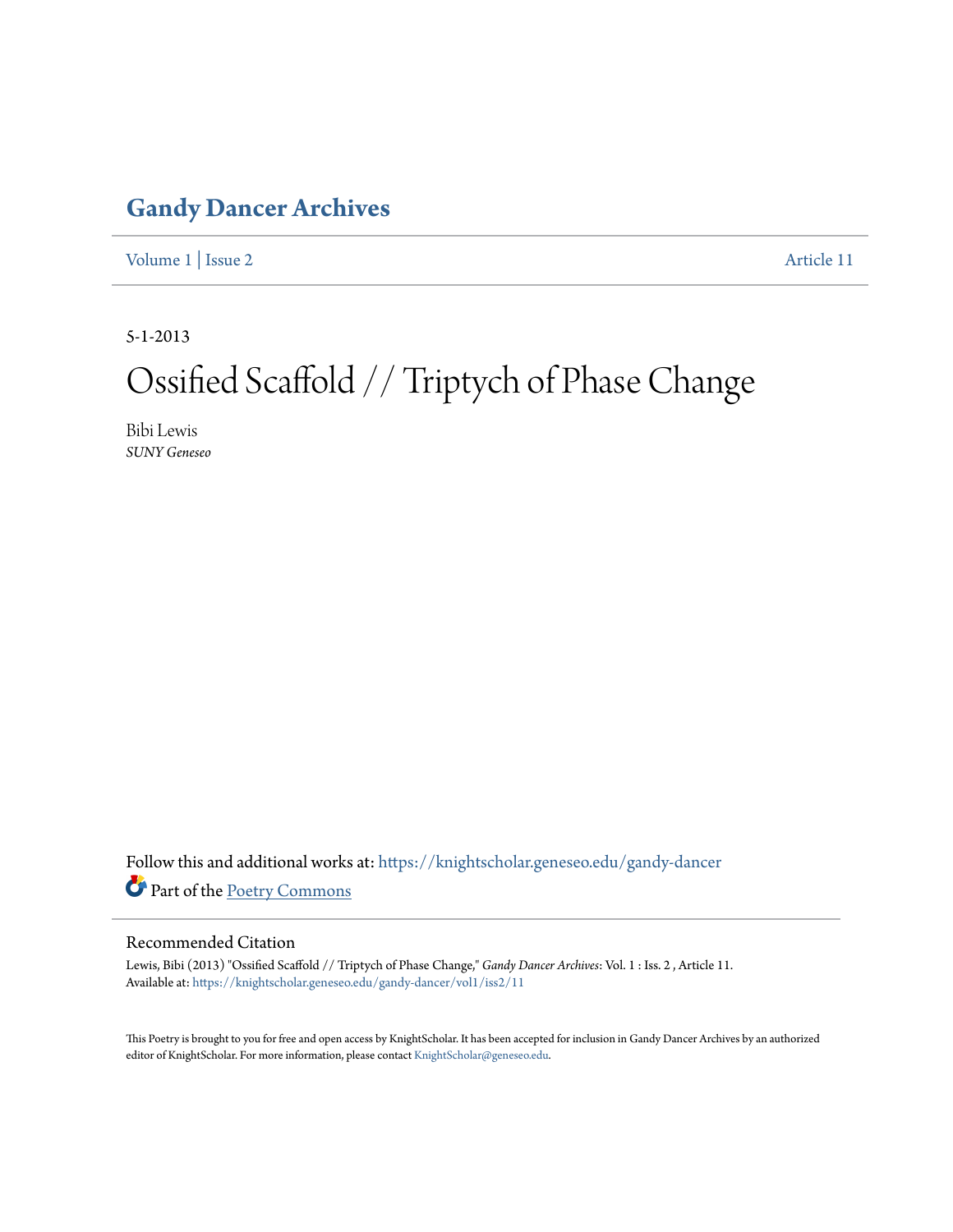## **Ossified Scaffold**

I shrink in potable yards, swallowed by hollow trunks —deafened by lipless whistle: missing

the (un)familiarity of home. The city: sterile, carries neat rows of knives. Even vermin thin from neglect—show

no glimpse of motion in escape. The sun's heat falls short of lower floors & we forget existence in physical

form. I understand the geography of this place—semi-streamlined reticulation of hyperpolished chrome skeletons hide

eagles who careen their necks searching for nonmetallic shine: files of life: devils in live

wire eyes.

& away from the aluminum refract -ed shine, I recall sidewalk chasms that dried up—left no energy for us to absorb.